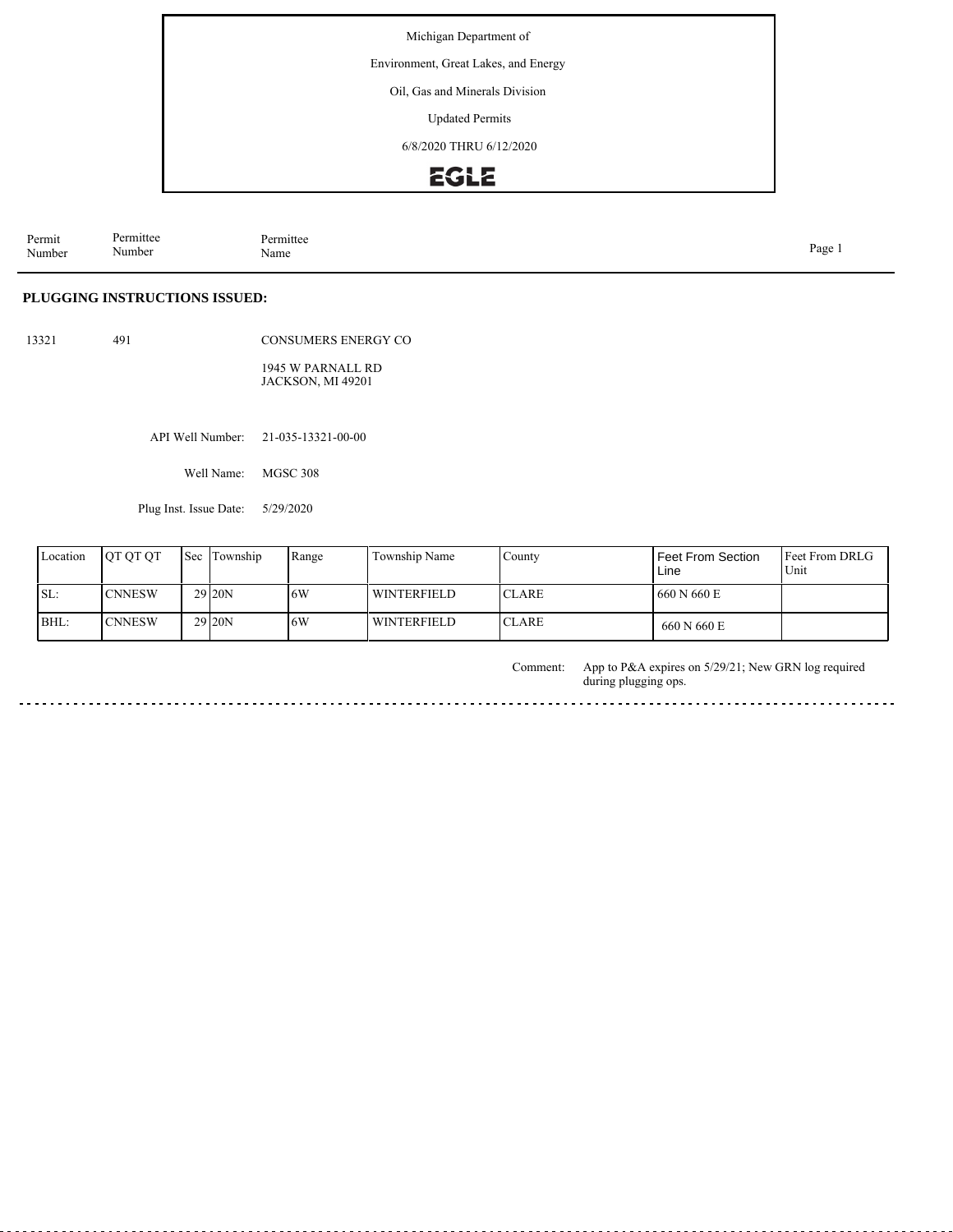Environment, Great Lakes, and Energy

Oil, Gas and Minerals Division

Updated Permits

6/8/2020 THRU 6/12/2020

## EGLE

| Permit<br>Number | Permittee<br>Number    |  |                      |     | Permittee<br>Name                               |                         |                |                           |                        |  |  |
|------------------|------------------------|--|----------------------|-----|-------------------------------------------------|-------------------------|----------------|---------------------------|------------------------|--|--|
| 491<br>12596     |                        |  |                      |     | <b>CONSUMERS ENERGY CO</b><br>1945 W PARNALL RD |                         |                |                           |                        |  |  |
|                  |                        |  | API Well Number:     |     | JACKSON, MI 49201<br>21-133-12596-00-00         |                         |                |                           |                        |  |  |
|                  |                        |  | Well Name:           | 204 |                                                 | MICHIGAN GAS STORAGE CO |                |                           |                        |  |  |
|                  | Plug Inst. Issue Date: |  |                      |     | 5/21/2020                                       |                         |                |                           |                        |  |  |
| Location         | QT QT QT               |  | Sec Township         |     | Range                                           | Township Name           | County         | Feet From Section<br>Line | Feet From DRLG<br>Unit |  |  |
| SL:              | <b>CNNENW</b>          |  | $36$ <sub>20</sub> N |     | 7W                                              | <b>MARION</b>           | <b>OSCEOLA</b> | 660 N 660 E               |                        |  |  |
| BHL:             | <b>CNNENW</b>          |  | 36 20N               |     | 7W                                              | <b>MARION</b>           | <b>OSCEOLA</b> | 660 N 660 E               |                        |  |  |

App to P&A expires on 5/21/21; New GRN and CB logs required during P&A ops. Comment:

 $\overline{a}$  .  $\overline{a}$ 

 $\overline{1}$ 

. .  $\sim$   $\sim$ 

12693 491

#### CONSUMERS ENERGY CO

#### 1945 W PARNALL RD JACKSON, MI 49201

API Well Number: 21-133-12693-00-00

Well Name: MICHIGAN GAS STORAGE CO 215

Plug Inst. Issue Date: 5/22/2020

| Location | <b>OT OT OT</b> | Sec Township         | Range | Township Name | County          | Feet From Section<br>Line | <b>Feet From DRLG</b><br>Unit |
|----------|-----------------|----------------------|-------|---------------|-----------------|---------------------------|-------------------------------|
| SL:      | ICNSESW         | 25 20N               | 7W    | <b>MARION</b> | <b>IOSCEOLA</b> | 1 660 S 660 E             |                               |
| $BHL$ :  | <b>CNSESW</b>   | $25$ <sub>20</sub> N | 7W    | <b>MARION</b> | <b>OSCEOLA</b>  | 660 S 660 E               |                               |

App to P&A expires on 5/22/21; New GRN and CB logs required during P&A ops. Comment: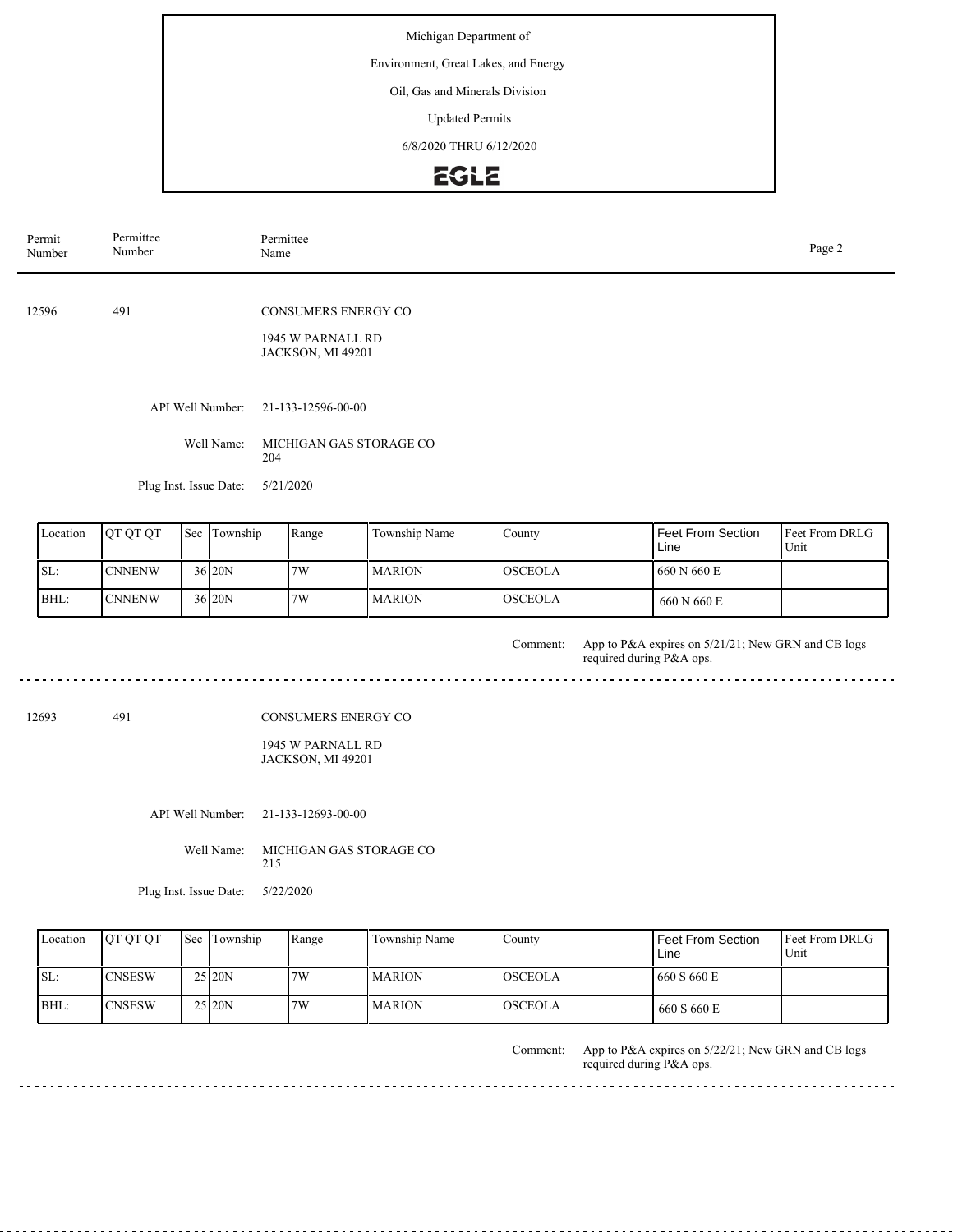Environment, Great Lakes, and Energy

Oil, Gas and Minerals Division

Updated Permits

6/8/2020 THRU 6/12/2020

### EGLE

| Permit<br>Number | Permittee<br>Number | Permittee<br>Name                                                                         | Page 3 |
|------------------|---------------------|-------------------------------------------------------------------------------------------|--------|
| 54160            | 6312                | ARBOR OPERATING LLC<br>333 West Grandview Parkway<br>Suite 401<br>TRAVERSE CITY, MI 49684 |        |
|                  |                     | API Well Number: 21-137-54160-00-00                                                       |        |

Well Name: TOMASKI B3-32

Plug Inst. Issue Date: 6/2/2020

| Location | <b>OT OT OT</b> | <b>Sec</b> Township  | Range | Township Name  | County         | Feet From Section<br>Line | <b>IFeet From DRLG</b><br>Unit |
|----------|-----------------|----------------------|-------|----------------|----------------|---------------------------|--------------------------------|
| SL:      | <b>INWSWNE</b>  | $32$ <sub>32</sub> N | 3W    | <b>CORWITH</b> | <b>IOTSEGO</b> | 1769 N 2233 E             | 884 S 388 W                    |
| BHL:     | <b>INWSWNE</b>  | $32$ <sub>32</sub> N | 3W    | <b>CORWITH</b> | <b>IOTSEGO</b> | 1769 N 2233 E             | 884 S 388 W                    |

. . . . . . . . . . . . . .

Comment: App to P&A expires on 6/2/21

<u>. . . . . . . .</u>

 $\frac{1}{2}$ 

54161 6312

ARBOR OPERATING LLC 333 West Grandview Parkway Suite 401 TRAVERSE CITY, MI 49684

API Well Number: 21-137-54161-00-00

Well Name: SMOLARZ C2-32

Plug Inst. Issue Date: 6/2/2020

|      | Location | <b>OT OT OT</b> | <b>Sec Township</b> | Range | Township Name  | Countv         | l Feet From Section<br>Line | <b>Feet From DRLG</b><br>Unit |
|------|----------|-----------------|---------------------|-------|----------------|----------------|-----------------------------|-------------------------------|
| ISL: |          | <b>INWNESW</b>  | $32$ $32N$          | 3W    | <b>CORWITH</b> | IOTSEGO        | 2087 S 1872 W               | 1578 N 556 W                  |
|      | BHL:     | <b>INWNESW</b>  | 32 32N              | 3W    | <b>CORWITH</b> | <b>IOTSEGO</b> | 2087 S 1872 W               | 578 N 556 W                   |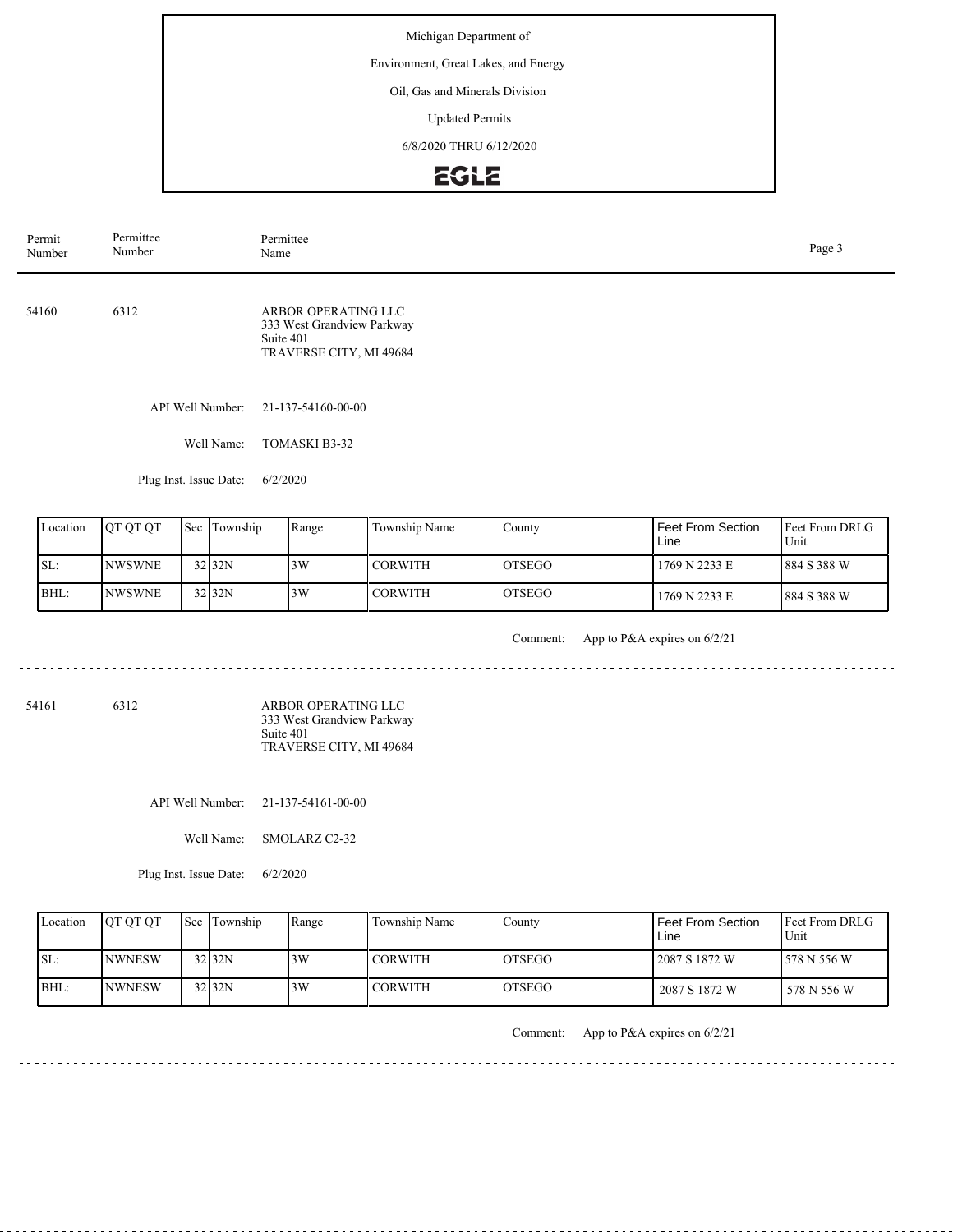Environment, Great Lakes, and Energy

Oil, Gas and Minerals Division

Updated Permits

6/8/2020 THRU 6/12/2020

# **EGLE**

| Permit<br>Number | Permittee<br>Number | Permittee<br>Name                                                                         | Page 4 |
|------------------|---------------------|-------------------------------------------------------------------------------------------|--------|
| 54162            | 6312                | ARBOR OPERATING LLC<br>333 West Grandview Parkway<br>Suite 401<br>TRAVERSE CITY, MI 49684 |        |
|                  |                     | API Well Number: 21-137-54162-00-00                                                       |        |

Well Name: SMOLARZ D1-32

Plug Inst. Issue Date: 6/2/2020

| Location | <b>OT OT OT</b> | Sec Township         | Range | Township Name  | County         | Feet From Section<br>Line | <b>IFeet From DRLG</b><br>Unit |
|----------|-----------------|----------------------|-------|----------------|----------------|---------------------------|--------------------------------|
| SL:      | <b>INWSWSW</b>  | $32$ <sub>32</sub> N | 13W   | <b>CORWITH</b> | <b>IOTSEGO</b> | 1216 S 345 W              | 1216S345W                      |
| BHL:     | <b>INWSWSW</b>  | $32$ <sub>32</sub> N | 3W    | <b>CORWITH</b> | <b>IOTSEGO</b> | 1216 S 345 W              | 1216 S 345 W                   |

. . . . . . . . . . . . . .

Comment: App to P&A expires on 6/2/21

<u>. . . . . . . .</u>

 $- - - -$ 

54163 6312

ARBOR OPERATING LLC 333 West Grandview Parkway Suite 401 TRAVERSE CITY, MI 49684

API Well Number: 21-137-54163-00-00

Well Name: SMOLARZ B1-33

Plug Inst. Issue Date: 6/2/2020

| Location | <b>IOT OT OT</b> | <b>Sec Township</b> | Range | Township Name  | County         | Feet From Section<br>Line | <b>Feet From DRLG</b><br>Unit |
|----------|------------------|---------------------|-------|----------------|----------------|---------------------------|-------------------------------|
| ISL:     | <b>INWSWNW</b>   | 33 32N              | 3W    | <b>CORWITH</b> | <b>IOTSEGO</b> | 1958 N 351 W              | 1636 N 351 W                  |
| BHL:     | <b>INWSWNW</b>   | 33 32N              | 3W    | <b>CORWITH</b> | <b>IOTSEGO</b> | 1958 N 351 W              | 1636 N 351 W                  |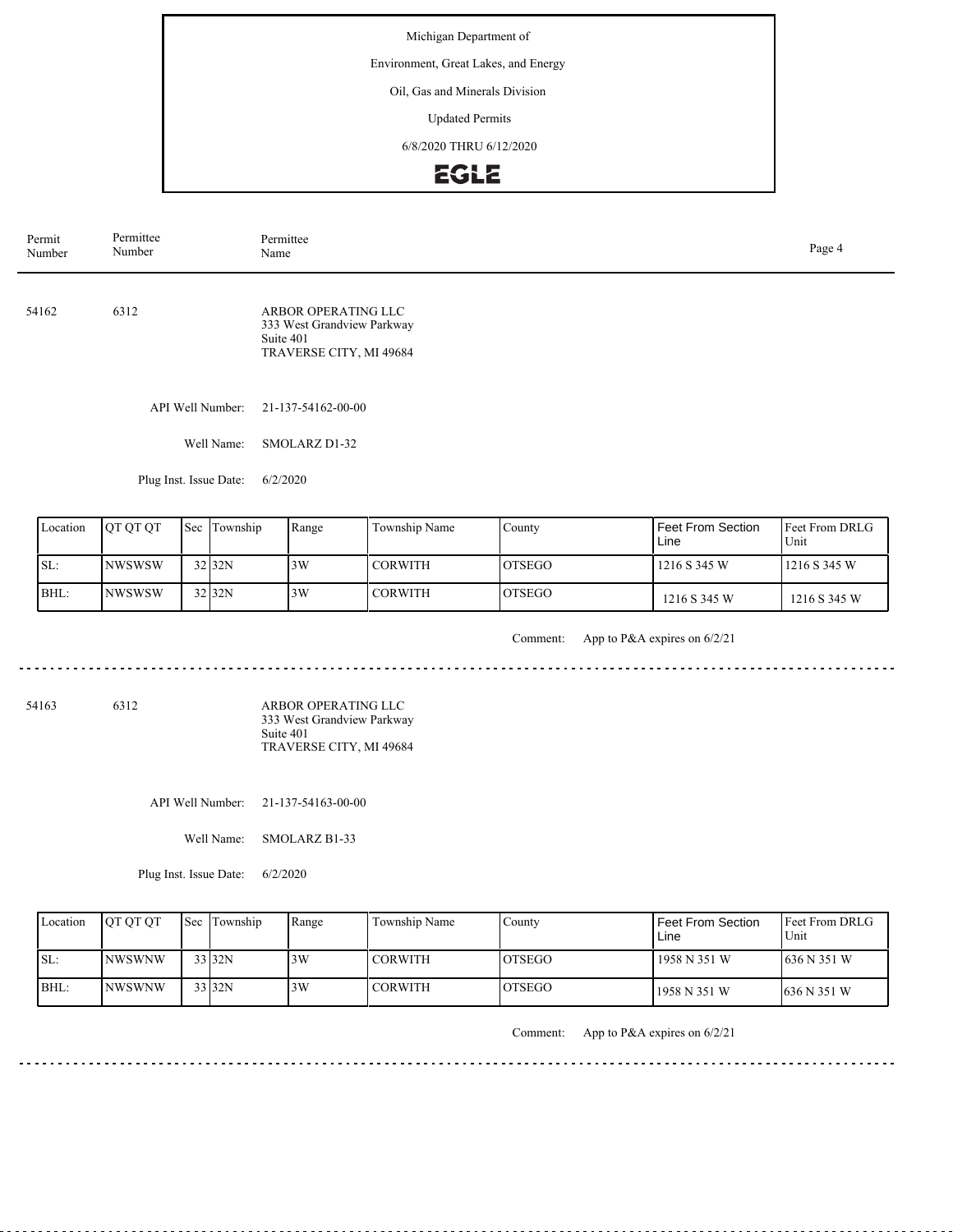Environment, Great Lakes, and Energy

Oil, Gas and Minerals Division

Updated Permits

6/8/2020 THRU 6/12/2020

# EGLE

| Permit<br>Number | Permittee<br>Number | Permittee<br>Page 5<br>Name                                                               |  |  |  |  |
|------------------|---------------------|-------------------------------------------------------------------------------------------|--|--|--|--|
| 54164            | 6312                | ARBOR OPERATING LLC<br>333 West Grandview Parkway<br>Suite 401<br>TRAVERSE CITY, MI 49684 |  |  |  |  |
|                  | API Well Number:    | 21-137-54164-00-00                                                                        |  |  |  |  |
|                  | Well Name:          | SMOLARZ D3-32                                                                             |  |  |  |  |

Plug Inst. Issue Date: 6/2/2020

| Location | <b>IOT OT OT</b> | Sec Township | Range | Township Name  | County         | <b>Feet From Section</b><br>Line | Feet From DRLG<br>Unit |
|----------|------------------|--------------|-------|----------------|----------------|----------------------------------|------------------------|
| SL:      | ISWSWSE          | $32$ 32N     | 3W    | <b>CORWITH</b> | <b>IOTSEGO</b> | 603 S 2299 E                     | 1603 S 343 W           |
| IBHL:    | <b>SWSWSE</b>    | $32$ 32N     | 13W   | <b>CORWITH</b> | <b>IOTSEGO</b> | 603 S 2299 E                     | 603 S 343 W            |

<u>. . . . . . . . . . . .</u>

Comment: App to P&A expires on 6/2/21

<u>. . . . . . . .</u>

 $- - - -$ 

54166 6312

ARBOR OPERATING LLC 333 West Grandview Parkway Suite 401 TRAVERSE CITY, MI 49684

API Well Number: 21-137-54166-00-00

Well Name: SMOLARZ C4-32

Plug Inst. Issue Date: 6/1/2020

| Location | <b>OT OT OT</b> | <b>Sec Township</b> | Range | Township Name  | Countv  | l Feet From Section<br>Line | <b>Feet From DRLG</b><br>Unit |
|----------|-----------------|---------------------|-------|----------------|---------|-----------------------------|-------------------------------|
| ISL:     | <b>SWNESE</b>   | $32$ $32N$          | 3W    | <b>CORWITH</b> | IOTSEGO | 1816 S 757 E                | 1493 S 757 E                  |
| BHL:     | <b>ISWNESE</b>  | 32 <sub>32N</sub>   | 3W    | <b>CORWITH</b> | IOTSEGO | 1816 S 757 E                | 493 S 757 E                   |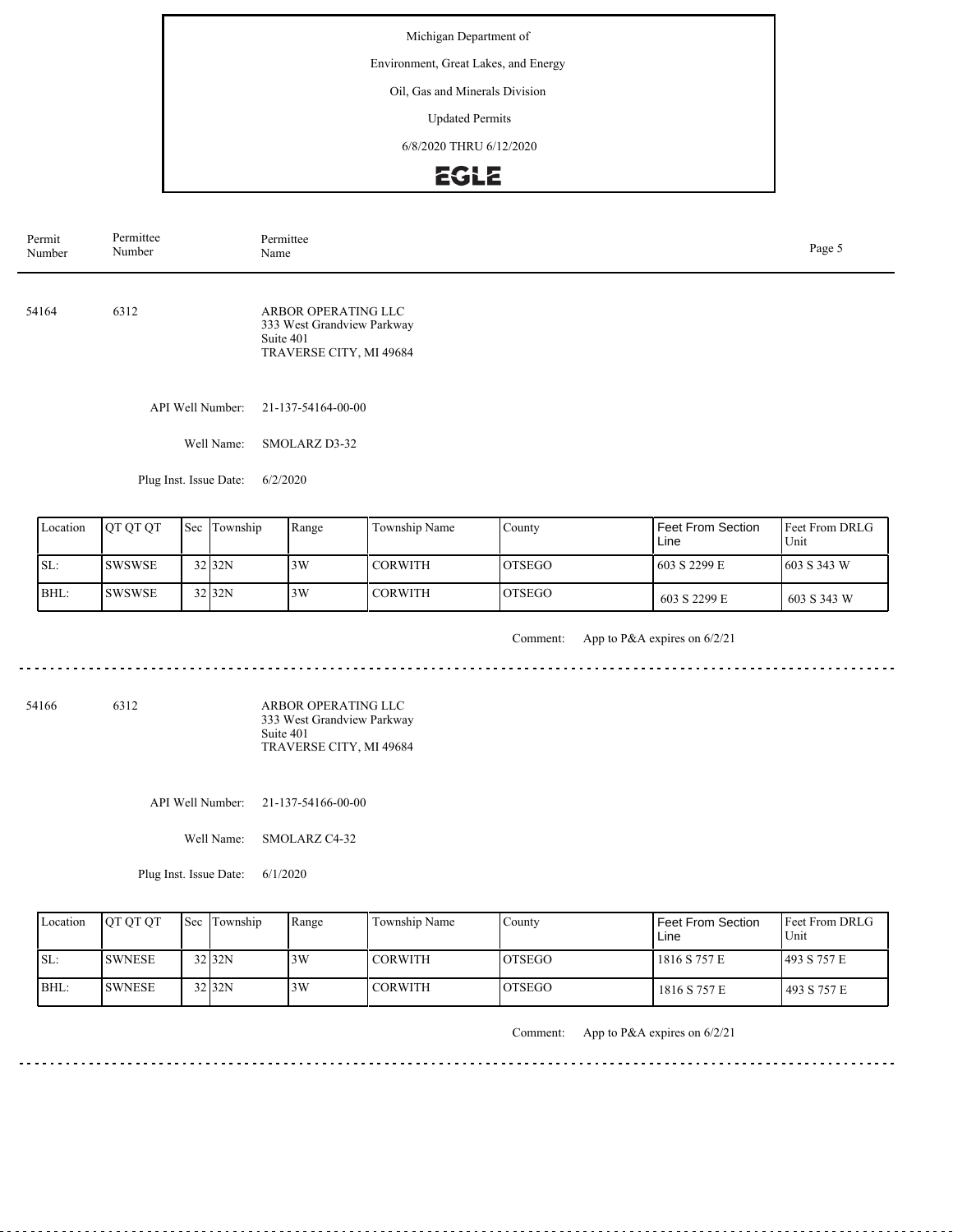Environment, Great Lakes, and Energy

Oil, Gas and Minerals Division

Updated Permits

6/8/2020 THRU 6/12/2020

# EGLE

| Permit<br>Number | Permittee<br>Number | Permittee<br>Page 6<br>Name                                                               |  |  |  |  |
|------------------|---------------------|-------------------------------------------------------------------------------------------|--|--|--|--|
| 54545            | 6312                | ARBOR OPERATING LLC<br>333 West Grandview Parkway<br>Suite 401<br>TRAVERSE CITY, MI 49684 |  |  |  |  |
|                  | API Well Number:    | 21-137-54545-00-00                                                                        |  |  |  |  |
|                  | Well Name:          | HORSELL C3-28                                                                             |  |  |  |  |

Plug Inst. Issue Date: 6/2/2020

| Location | <b>OT OT OT</b> | Sec Township      | Range | Township Name  | County         | <b>Feet From Section</b><br>Line | <b>IFeet From DRLG</b><br>Unit |
|----------|-----------------|-------------------|-------|----------------|----------------|----------------------------------|--------------------------------|
| SL:      | <b>ISWNWSE</b>  | 28 <sub>32N</sub> | 3W    | <b>CORWITH</b> | <b>IOTSEGO</b> | 1788 S 2032 E                    | 1469 S 631 W                   |
| BHL:     | <b>ISWNWSE</b>  | 28 <sub>32N</sub> | 3W    | <b>CORWITH</b> | <b>LOTSEGO</b> | 1788 S 2032 E                    | 469 S 631 W                    |

. . . . . . . . . . . . . .

Comment: App to P&A expires on 6/2/21

<u>. . . . . . . .</u>

54546 6312

ARBOR OPERATING LLC 333 West Grandview Parkway Suite 401 TRAVERSE CITY, MI 49684

API Well Number: 21-137-54546-00-00

Well Name: HANNAN C2-28

Plug Inst. Issue Date: 6/2/2020

|      | Location | <b>OT OT OT</b> | <b>Sec Township</b> | Range | Township Name  | Countv         | l Feet From Section<br>Line | <b>IFeet From DRLG</b><br>Unit |
|------|----------|-----------------|---------------------|-------|----------------|----------------|-----------------------------|--------------------------------|
| ISL: |          | ISWNESW         | 28 <sub>32N</sub>   | 3W    | <b>CORWITH</b> | IOTSEGO        | l 1650 S 1895 W             | 335 S 768 E                    |
| BHL: |          | <b>ISWNESW</b>  | 28 <sub>32N</sub>   | 3W    | <b>CORWITH</b> | <b>IOTSEGO</b> | 1650 S 1895 W               | 1335 S 768 E                   |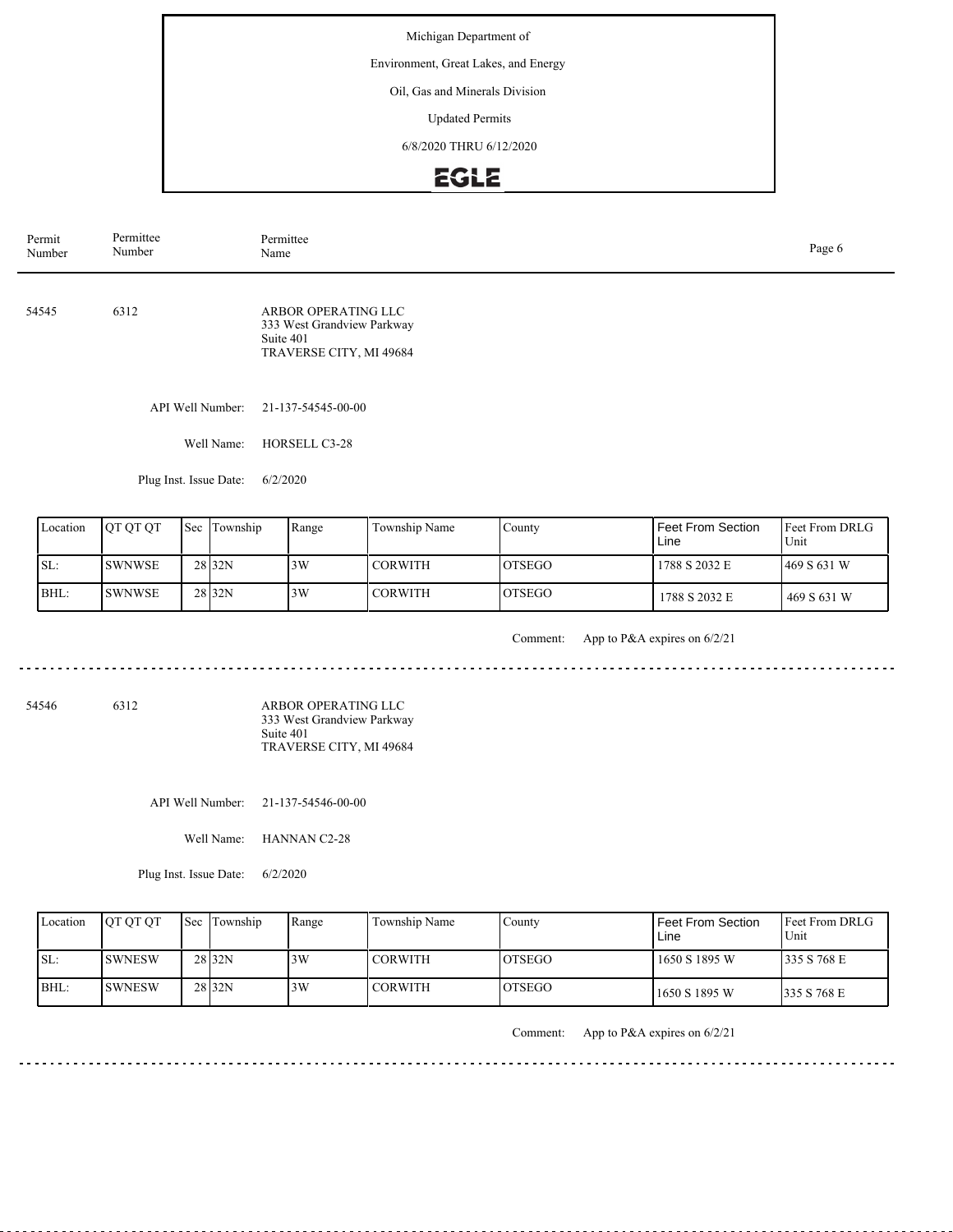Environment, Great Lakes, and Energy

Oil, Gas and Minerals Division

Updated Permits

6/8/2020 THRU 6/12/2020

## EGLE

| Permit<br>Number | Permittee<br>Number | Permittee<br>Name                                                                         | Page 7 |
|------------------|---------------------|-------------------------------------------------------------------------------------------|--------|
| 54682            | 6312                | ARBOR OPERATING LLC<br>333 West Grandview Parkway<br>Suite 401<br>TRAVERSE CITY, MI 49684 |        |
|                  | API Well Number:    | 21-137-54682-00-00                                                                        |        |
|                  | Well Name:          | <b>FLESHER D1-28</b>                                                                      |        |

Plug Inst. Issue Date: 6/2/2020

|      | Location | <b>OT OT OT</b> | Sec Township      | Range | Township Name  | County         | Feet From Section<br>Line | <b>Feet From DRLG</b><br>Unit |
|------|----------|-----------------|-------------------|-------|----------------|----------------|---------------------------|-------------------------------|
| SL:  |          | <b>ISESWSW</b>  | 28 <sub>32N</sub> | 3W    | <b>CORWITH</b> | <b>IOTSEGO</b> | 337 S 1151 W              | 337 S 1151 W                  |
| BHL: |          | <b>ISESWSW</b>  | 28 <sub>32N</sub> | 3W    | <b>CORWITH</b> | <b>IOTSEGO</b> | 337 S 1151 W              | 337 S 1151 W                  |

<u>. . . . . . . . . . . .</u>

Comment: App to P&A expires on 6/2/21

--------

 $- - - -$ 

54683 6312

ARBOR OPERATING LLC 333 West Grandview Parkway Suite 401 TRAVERSE CITY, MI 49684

API Well Number: 21-137-54683-00-00

Well Name: TOPOLINSKI B4-28

Plug Inst. Issue Date: 6/2/2020

| Location | <b>OT OT OT</b> | <b>Sec Township</b> | Range | Township Name  | County         | Feet From Section<br>Line | <b>Feet From DRLG</b><br>Unit |
|----------|-----------------|---------------------|-------|----------------|----------------|---------------------------|-------------------------------|
| ISL:     | INWSENE         | 28 <sub>32N</sub>   | 3W    | <b>CORWITH</b> | <b>IOTSEGO</b> | 1544 N 756 E              | 1084 s 575 W                  |
| BHL:     | <b>INWSENE</b>  | 28 <sub>32N</sub>   | 3W    | <b>CORWITH</b> | <b>IOTSEGO</b> | 1544 N 756 E              | 1084 S 575 W                  |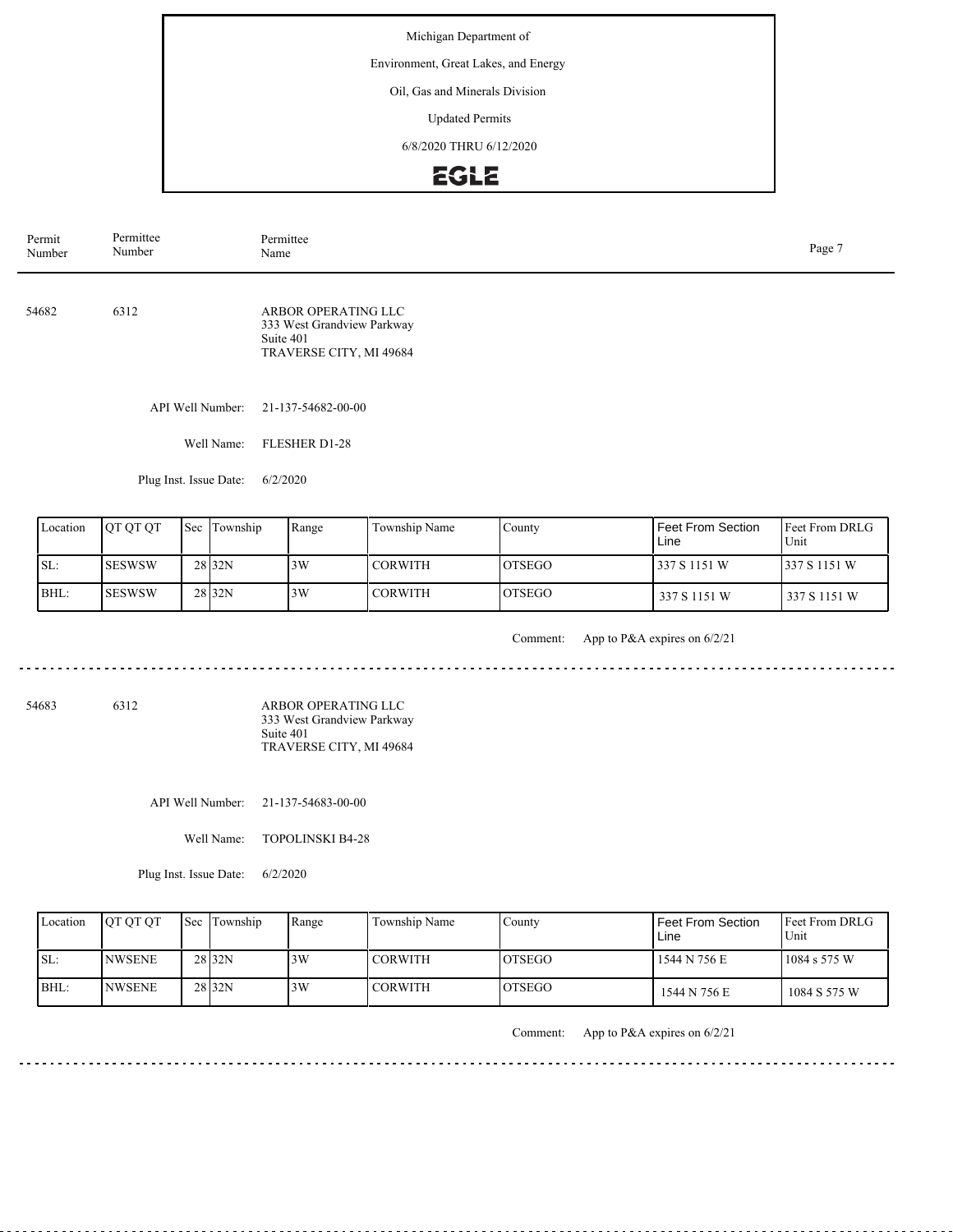Environment, Great Lakes, and Energy

Oil, Gas and Minerals Division

Updated Permits

6/8/2020 THRU 6/12/2020

### EGLE

| Permit<br>Number | Permittee<br>Number | Permittee<br>Name                                                                         | Page 8 |
|------------------|---------------------|-------------------------------------------------------------------------------------------|--------|
| 54723            | 6312                | ARBOR OPERATING LLC<br>333 West Grandview Parkway<br>Suite 401<br>TRAVERSE CITY, MI 49684 |        |
|                  | API Well Number:    | 21-137-54723-00-00                                                                        |        |
|                  | Well Name:          | <b>DEVONIAN B2-28</b>                                                                     |        |

Plug Inst. Issue Date: 6/2/2020

| Location | <b>IOT OT OT</b> | Sec Township      | Range | Township Name | County         | Feet From Section<br>Line | <b>IFeet From DRLG</b><br>Unit |
|----------|------------------|-------------------|-------|---------------|----------------|---------------------------|--------------------------------|
| SL:      | <b>NESENW</b>    | 28 <sub>32N</sub> | 3W    | I CORWITH     | <b>IOTSEGO</b> | 1960 N 2092 W             | 1655 N 578 E                   |
| IBHL:    | <b>NESENW</b>    | 28 <sub>32N</sub> | 3W    | CORWITH       | <b>IOTSEGO</b> | 1960 N 2092 W             | 1655 N 578 E                   |

. . . . . . . . . . . . . .

Comment: App to P&A expires on 6/2/21

--------

 $- - - -$ 

54725 6312

ARBOR OPERATING LLC 333 West Grandview Parkway Suite 401 TRAVERSE CITY, MI 49684

API Well Number: 21-137-54725-00-00

Well Name: WOODWARD A3-28

Plug Inst. Issue Date: 6/2/2020

| Location | <b>OT OT OT</b> | <b>Sec Township</b> | Range | Township Name  | Countv         | l Feet From Section<br>Line | <b>IFeet From DRLG</b><br>Unit |
|----------|-----------------|---------------------|-------|----------------|----------------|-----------------------------|--------------------------------|
| ISL:     | <b>ISWNWNE</b>  | 28 <sub>32N</sub>   | 3W    | <b>CORWITH</b> | IOTSEGO        | 1699 N 2077 E               | 1699 N 580 W                   |
| BHL:     | <b>ISWNWNE</b>  | 28 <sub>32N</sub>   | 3W    | <b>CORWITH</b> | <b>IOTSEGO</b> | 699 N 2077 E                | 699 N 580 W                    |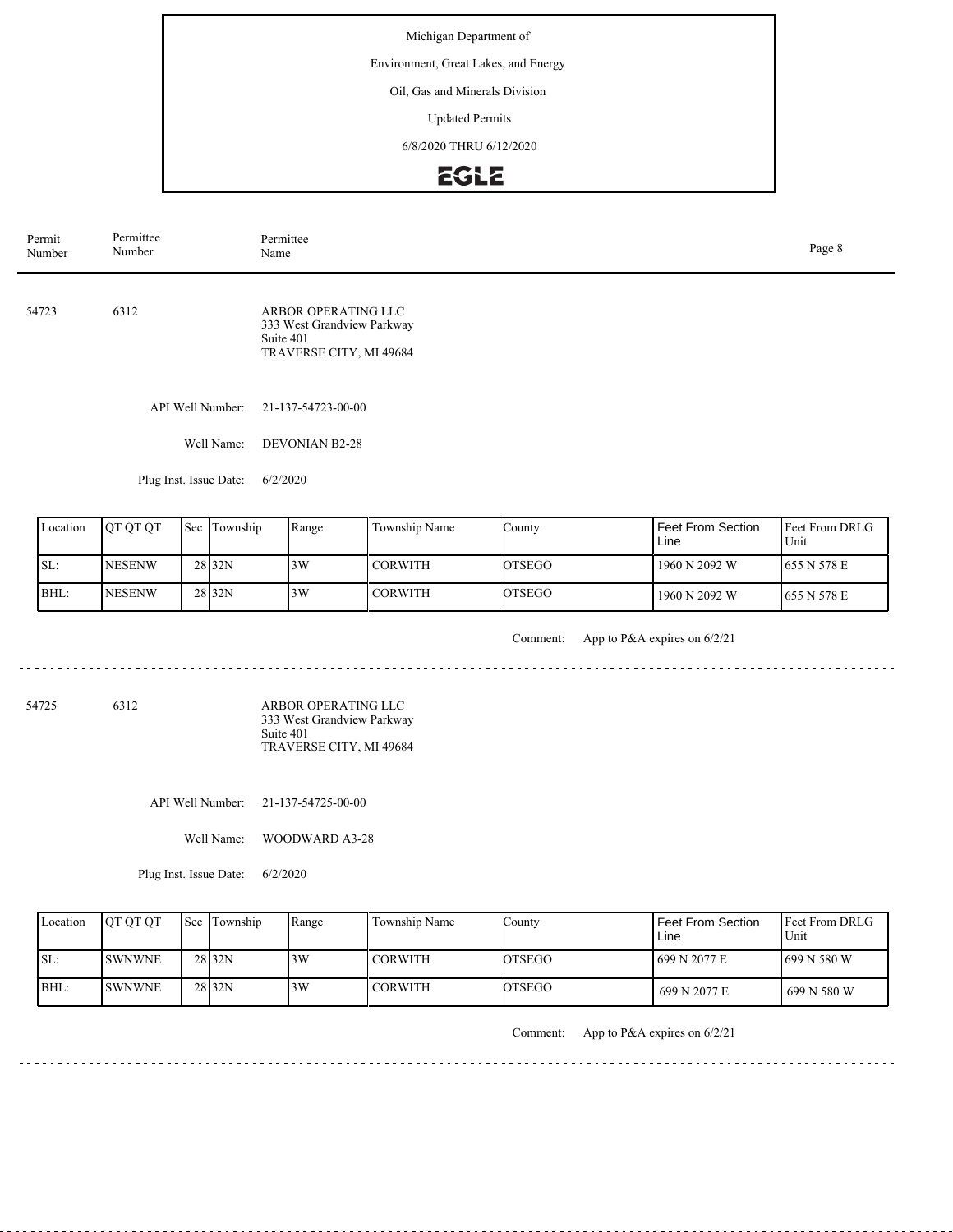Environment, Great Lakes, and Energy

Oil, Gas and Minerals Division

Updated Permits

6/8/2020 THRU 6/12/2020

# EGLE

| Permit<br>Number | Permittee<br>Number | Permittee<br>Page 9<br>Name                                                               |  |  |
|------------------|---------------------|-------------------------------------------------------------------------------------------|--|--|
| 54787            | 6312                | ARBOR OPERATING LLC<br>333 West Grandview Parkway<br>Suite 401<br>TRAVERSE CITY, MI 49684 |  |  |
|                  | API Well Number:    | 21-137-54787-00-00                                                                        |  |  |
|                  | Well Name:          | PHELPS A2-33                                                                              |  |  |

Plug Inst. Issue Date: 6/2/2020

| Location | <b>OT OT OT</b> | Sec Township | Range | Township Name  | County         | Feet From Section<br>Line | <b>IFeet From DRLG</b><br>Unit |
|----------|-----------------|--------------|-------|----------------|----------------|---------------------------|--------------------------------|
| SL:      | <b>ISENENW</b>  | 33 32N       | 3W    | <b>CORWITH</b> | <b>IOTSEGO</b> | 801 N 2316 W              | 1801 N 341 E                   |
| BHL:     | <b>ISENENW</b>  | 33 32N       | 3W    | <b>CORWITH</b> | <b>OTSEGO</b>  | 801 N 2316 W              | 1 801 N 341 E                  |

<u>. . . . . . . . . .</u>

Comment: App to P&A expires on 6/2/21

54818 6312

ARBOR OPERATING LLC 333 West Grandview Parkway Suite 401 TRAVERSE CITY, MI 49684

API Well Number: 21-137-54818-00-00

Well Name: ARLEDGE A2-28

Plug Inst. Issue Date: 6/2/2020

| Location | <b>OT OT OT</b> | <b>Sec Township</b> | Range | Township Name  | Countv         | l Feet From Section<br>Line | <b>Feet From DRLG</b><br>Unit |
|----------|-----------------|---------------------|-------|----------------|----------------|-----------------------------|-------------------------------|
| ISL:     | <b>ISWNENW</b>  | 28 <sub>32N</sub>   | 3W    | <b>CORWITH</b> | IOTSEGO        | 1681 N 1344 W               | 633 S 1318 E                  |
| BHL:     | <b>ISWNENW</b>  | 28 <sub>32N</sub>   | 3W    | <b>CORWITH</b> | <b>IOTSEGO</b> | 681 N 1344 W                | 633 S 1318 E                  |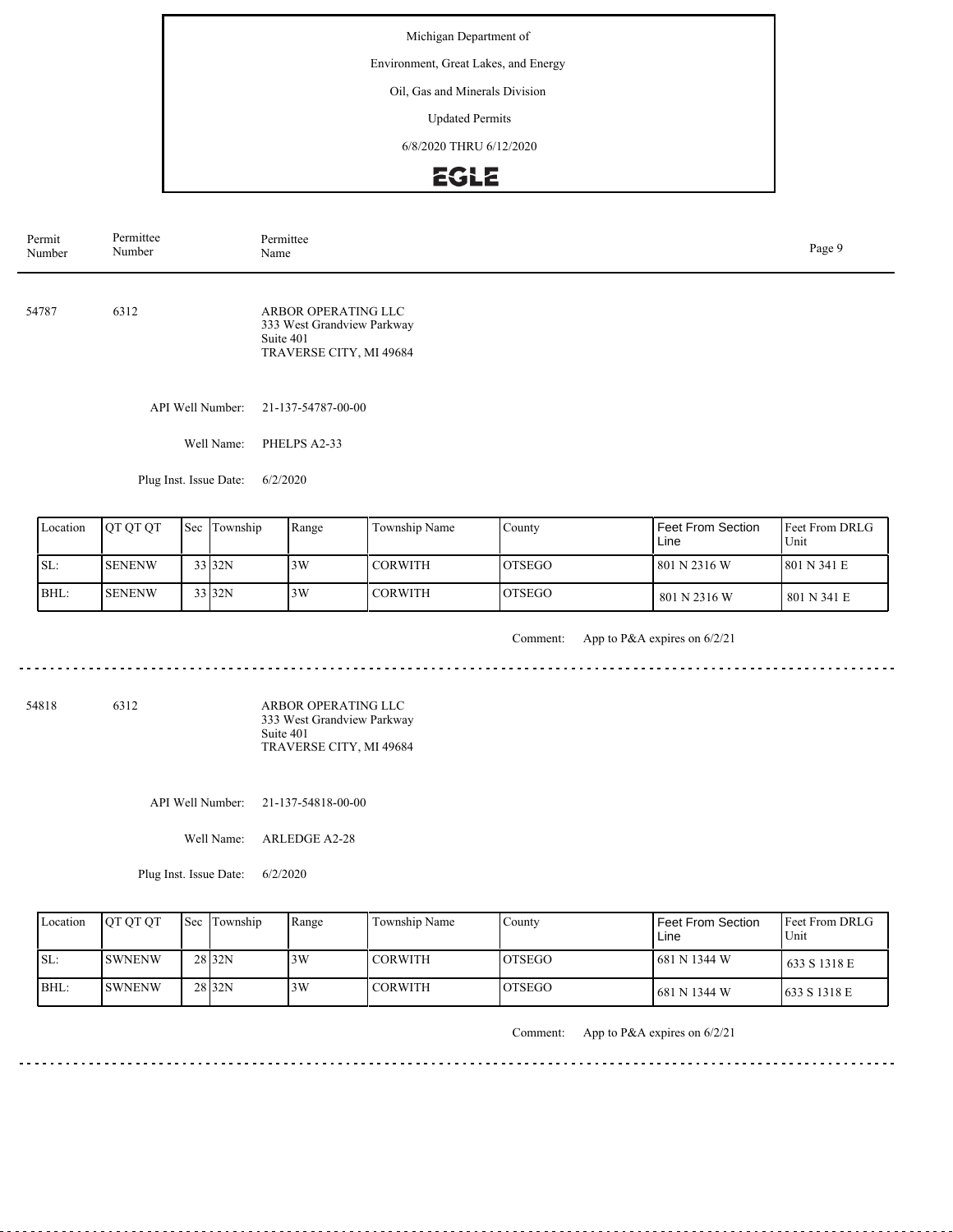Environment, Great Lakes, and Energy

Oil, Gas and Minerals Division

Updated Permits

6/8/2020 THRU 6/12/2020

# **EGLE**

| Permit<br>Number | Permittee<br>Number | Permittee<br>Name                                                                         |  |  |  |  |
|------------------|---------------------|-------------------------------------------------------------------------------------------|--|--|--|--|
| 54824            | 6312                | ARBOR OPERATING LLC<br>333 West Grandview Parkway<br>Suite 401<br>TRAVERSE CITY, MI 49684 |  |  |  |  |
|                  | API Well Number:    | 21-137-54824-00-00                                                                        |  |  |  |  |
|                  | Well Name:          | <b>STATE CORWITH &amp; ELSESSER</b><br>$A1-27$                                            |  |  |  |  |

Plug Inst. Issue Date: 6/2/2020

| Location | <b>IOT OT OT</b> | <b>Sec</b> | Township          | Range | Township Name  | County         | Feet From Section<br>Line | <b>IFeet From DRLG</b><br>Unit |
|----------|------------------|------------|-------------------|-------|----------------|----------------|---------------------------|--------------------------------|
| SL:      | <b>NWNWNW</b>    |            | 27132N            | 3W    | <b>CORWITH</b> | <b>IOTSEGO</b> | 441 N 450 W               | 441 N 450 W                    |
| BHL:     | INWNWNW          |            | 27 <sub>32N</sub> | 3W    | <b>CORWITH</b> | <b>IOTSEGO</b> | 441 N 450 W               | 441 N 450 W                    |

Comment: App to P&A expires on 6/2/21

<u>. . . . . . . .</u> 

54940 6312 ARBOR OPERATING LLC 333 West Grandview Parkway Suite 401 TRAVERSE CITY, MI 49684

API Well Number: 21-137-54940-00-00

Well Name: LOSHAW D4-28

Plug Inst. Issue Date: 6/2/2020

| Location | <b>OT OT OT</b> | <b>Sec Township</b> | Range | Township Name  | Countv         | Feet From Section<br>Line | <b>Feet From DRLG</b><br>Unit |
|----------|-----------------|---------------------|-------|----------------|----------------|---------------------------|-------------------------------|
| SL:      | <b>INESESE</b>  | 28 <sub>32N</sub>   | 3W    | <b>CORWITH</b> | <b>IOTSEGO</b> | 1962 S 580 E              | 352 N 580 E                   |
| IBHL:    | <b>INESESE</b>  | 28 <sub>32N</sub>   | 3W    | <b>CORWITH</b> | <b>LOTSEGO</b> | 962 S 580 E               | 352 N 580 E                   |

Comment: App to P&A expires on 6/2/21

<u>. . . . . . . . . . . . . . .</u>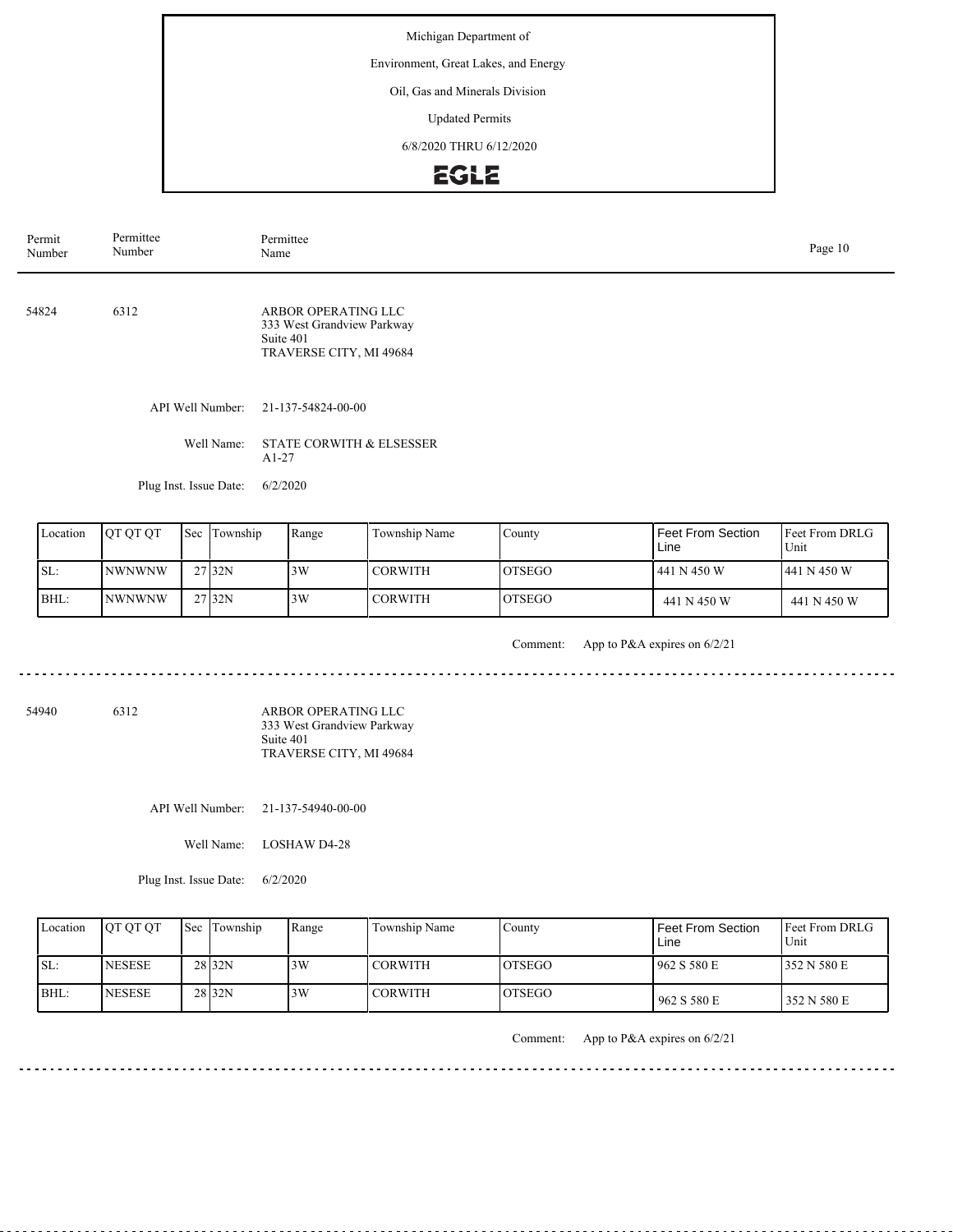Environment, Great Lakes, and Energy

Oil, Gas and Minerals Division

Updated Permits

6/8/2020 THRU 6/12/2020

# EGLE

| Permittee<br>Permit<br>Number<br>Number |                  | Permittee<br>Name                                                                         |  |  |  |  |
|-----------------------------------------|------------------|-------------------------------------------------------------------------------------------|--|--|--|--|
| 54981                                   | 6312             | ARBOR OPERATING LLC<br>333 West Grandview Parkway<br>Suite 401<br>TRAVERSE CITY, MI 49684 |  |  |  |  |
|                                         | API Well Number: | 21-137-54981-00-00                                                                        |  |  |  |  |
|                                         | Well Name:       | <b>STATE CORWITH &amp; ROBINSON</b><br>D <sub>4</sub> -33                                 |  |  |  |  |

Plug Inst. Issue Date: 6/2/2020

| Location | <b>OT OT OT</b> | Sec | Township | Range | Township Name | County         | Feet From Section<br>Line | Feet From DRLG<br>Unit |
|----------|-----------------|-----|----------|-------|---------------|----------------|---------------------------|------------------------|
| ISL:     | <b>NESESE</b>   |     | 33 32N   | 3W    | I CORWITH     | IOTSEGO        | 872 S 330 E               | 444 N 330 E            |
| BHL:     | <b>NESESE</b>   |     | 33 32N   | 3W    | I CORWITH     | <b>IOTSEGO</b> | 872 S 330 E               | 1444 N 330 E           |

Comment: App to P&A expires on 6/2/21

| 55000 | 6312 | ARBOR OPERATING LLC        |
|-------|------|----------------------------|
|       |      | 333 West Grandview Parkway |
|       |      | Suite 401                  |
|       |      | TRAVERSE CITY, MI 49684    |

API Well Number: 21-137-55000-00-00

Well Name: STATE CORWITH & WALKOWSKI C1-27

Plug Inst. Issue Date: 6/2/2020

| Location | <b>OT OT OT</b> | <b>Sec</b> Township | Range | Township Name  | Countv         | Feet From Section<br>Line | <b>IFeet From DRLG</b><br>Unit |
|----------|-----------------|---------------------|-------|----------------|----------------|---------------------------|--------------------------------|
| SL:      | ISENWSW         | 27 <sub>32N</sub>   | 3W    | <b>CORWITH</b> | <b>IOTSEGO</b> | 1944 S 890 W              | 1685 N 431 E                   |
| $BHL$ :  | <b>ISENWSW</b>  | 27 <sub>32N</sub>   | 3W    | <b>CORWITH</b> | <b>LOTSEGO</b> | 1944 S 890 W              | 1 685 N 431 E                  |

Comment: App to P&A expires on 6/2/21

<u>. . . . . . . . . . . . .</u>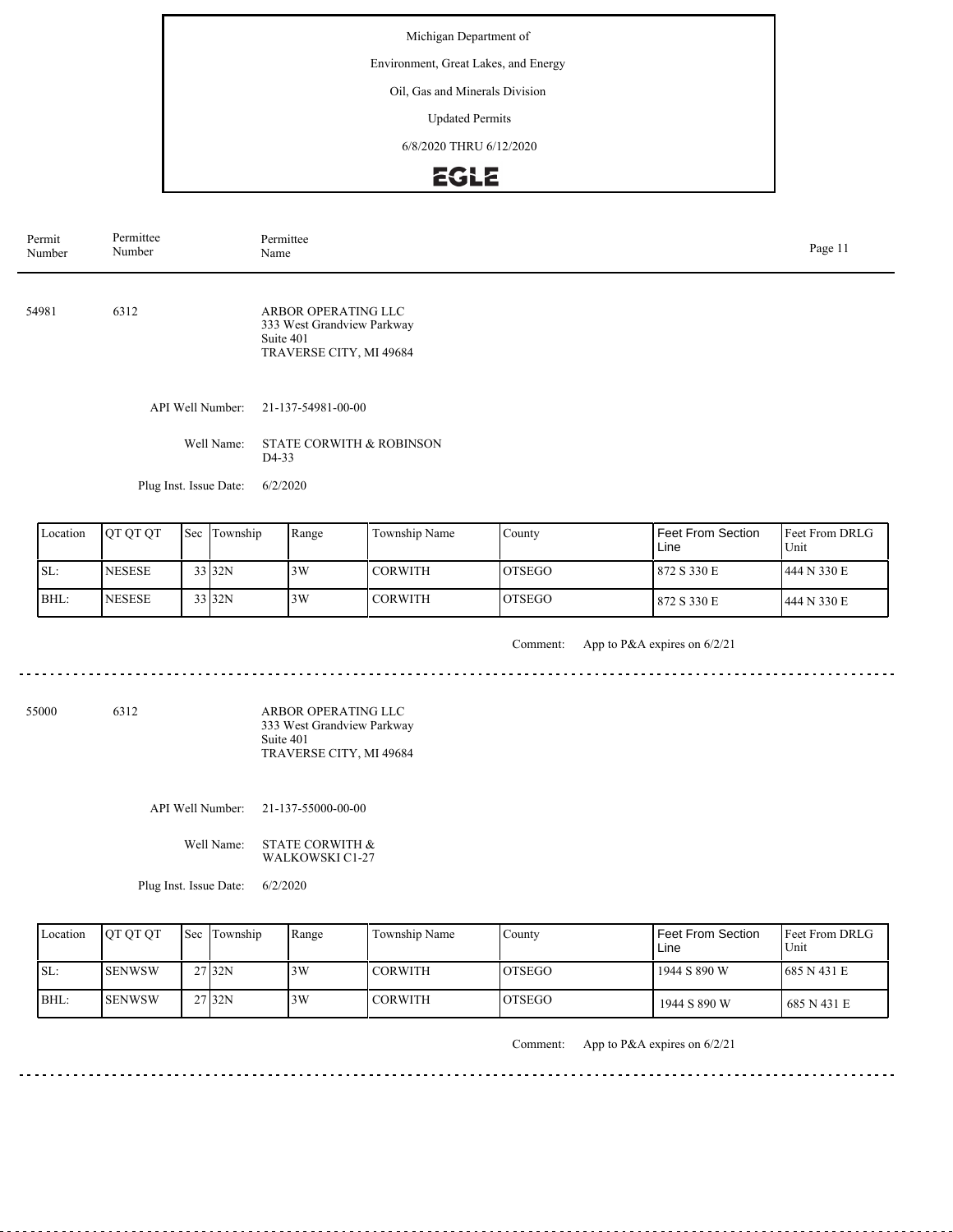Environment, Great Lakes, and Energy

Oil, Gas and Minerals Division

Updated Permits

6/8/2020 THRU 6/12/2020

# **EGLE**

| Permit<br>Number | Permittee<br>Number | Permittee<br>Name                                                                         |  |  |  |  |
|------------------|---------------------|-------------------------------------------------------------------------------------------|--|--|--|--|
| 55480            | 6312                | ARBOR OPERATING LLC<br>333 West Grandview Parkway<br>Suite 401<br>TRAVERSE CITY, MI 49684 |  |  |  |  |
|                  | API Well Number:    | 21-137-55480-00-00                                                                        |  |  |  |  |
|                  | Well Name:          | GROVE B2-27                                                                               |  |  |  |  |

Plug Inst. Issue Date: 6/2/2020

| Location | <b>OT OT OT</b> | Sec Township | Range | Township Name | County         | Feet From Section<br>Line | <b>IFeet From DRLG</b><br>Unit |
|----------|-----------------|--------------|-------|---------------|----------------|---------------------------|--------------------------------|
| SL:      | INWSENW         | 27 32N       | 3W    | I CORWITH     | <b>IOTSEGO</b> | 1790 N 1669 W             | 1475 N 350 W                   |
| BHL:     | <b>INWSENW</b>  | 27 32N       | 3W    | I CORWITH     | <b>IOTSEGO</b> | 1790 N 1669 W             | 475 N 350 W                    |

. . . . . . .

Comment: App to P&A expires on 6/2/21

55744 6312

ARBOR OPERATING LLC 333 West Grandview Parkway Suite 401 TRAVERSE CITY, MI 49684

API Well Number: 21-137-55744-00-00

Well Name: JOZWIAK A2-5

Plug Inst. Issue Date: 6/2/2020

| Location | <b>IOT OT OT</b> | <b>Sec Township</b> | Range | Township Name     | County         | Feet From Section<br>Line | <b>Feet From DRLG</b><br>Unit |
|----------|------------------|---------------------|-------|-------------------|----------------|---------------------------|-------------------------------|
| ISL:     | <b>INWNENW</b>   | 5 I31N              | 3W    | <b>LIVINGSTON</b> | <b>IOTSEGO</b> | 628 N 1858 W              | 1628 N 784 E                  |
| BHL:     | <b>INWNENW</b>   | 5 I31 N             | 3W    | <b>LIVINGSTON</b> | <b>IOTSEGO</b> | 628 N 1858 W              | 628 N 784 E                   |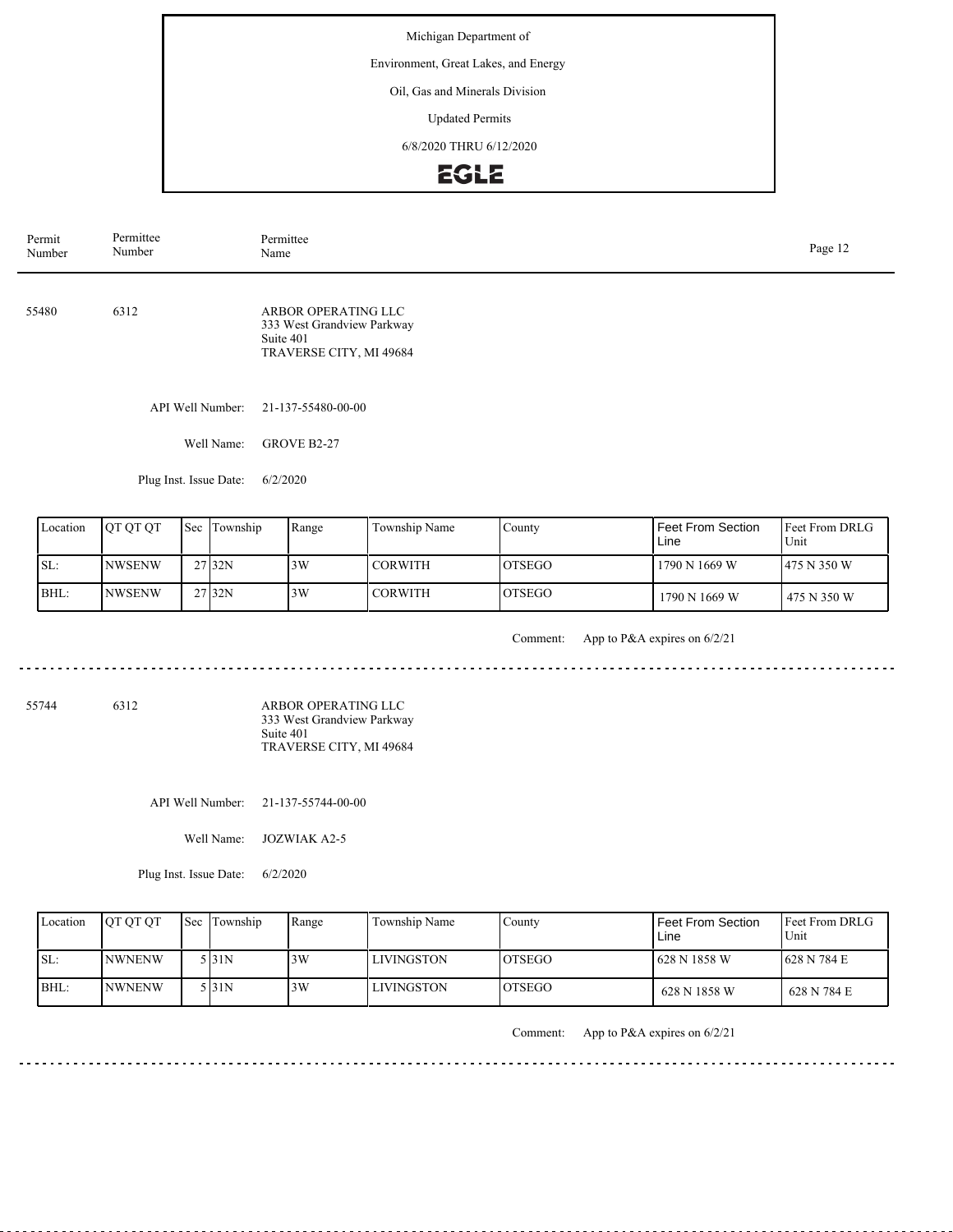Environment, Great Lakes, and Energy

Oil, Gas and Minerals Division

Updated Permits

6/8/2020 THRU 6/12/2020

# **EGLE**

Permit Number Permittee Number Permittee<br>Name Page 13<br>Name Page 13

#### **RECORD OF WELL PLUGGING:**

9353 491

CONSUMERS ENERGY CO

1945 W PARNALL RD JACKSON, MI 49201

API Well Number: 21-035-09353-00-00

Well Name: M G S C 733

Plugging Date: 5/22/2020

| Location | <b>JOT OT OT</b> | <b>Sec</b> Township | Range | Township Name  | County        | Feet From Section<br>Line | Feet From DRLG<br>Unit |
|----------|------------------|---------------------|-------|----------------|---------------|---------------------------|------------------------|
| ISL:     | <b>CNSW</b>      | 5 I20N              | 5W    | l summerfield. | <b>ICLARE</b> | 1320 S 1320 W             |                        |
| BHL:     | <b>CNSW</b>      | 5 I20N              | 5W    | I SUMMERFIELD  | <b>ICLARE</b> | 1320 S 1320 W             |                        |

10155 491

CONSUMERS ENERGY CO

1945 W PARNALL RD JACKSON, MI 49201

API Well Number: 21-035-10155-00-00

Well Name: MICH GAS STORAGE 706

Plugging Date: 5/15/2020

|      | Location | <b>OT OT OT</b> | Sec Township | Range | Township Name  | County        | Feet From Section<br>Line | <b>IFeet From DRLG</b><br>Unit |
|------|----------|-----------------|--------------|-------|----------------|---------------|---------------------------|--------------------------------|
| ISL: |          | <b>CNNE</b>     | 120N         | .5W   | l summerfield- | ICLARE        | 1320 N 1320 E             |                                |
| BHL: |          | <b>CNNE</b>     | 7120N        | 5W    | l summerfield- | <b>ICLARE</b> | 1320 N 1320 E             |                                |